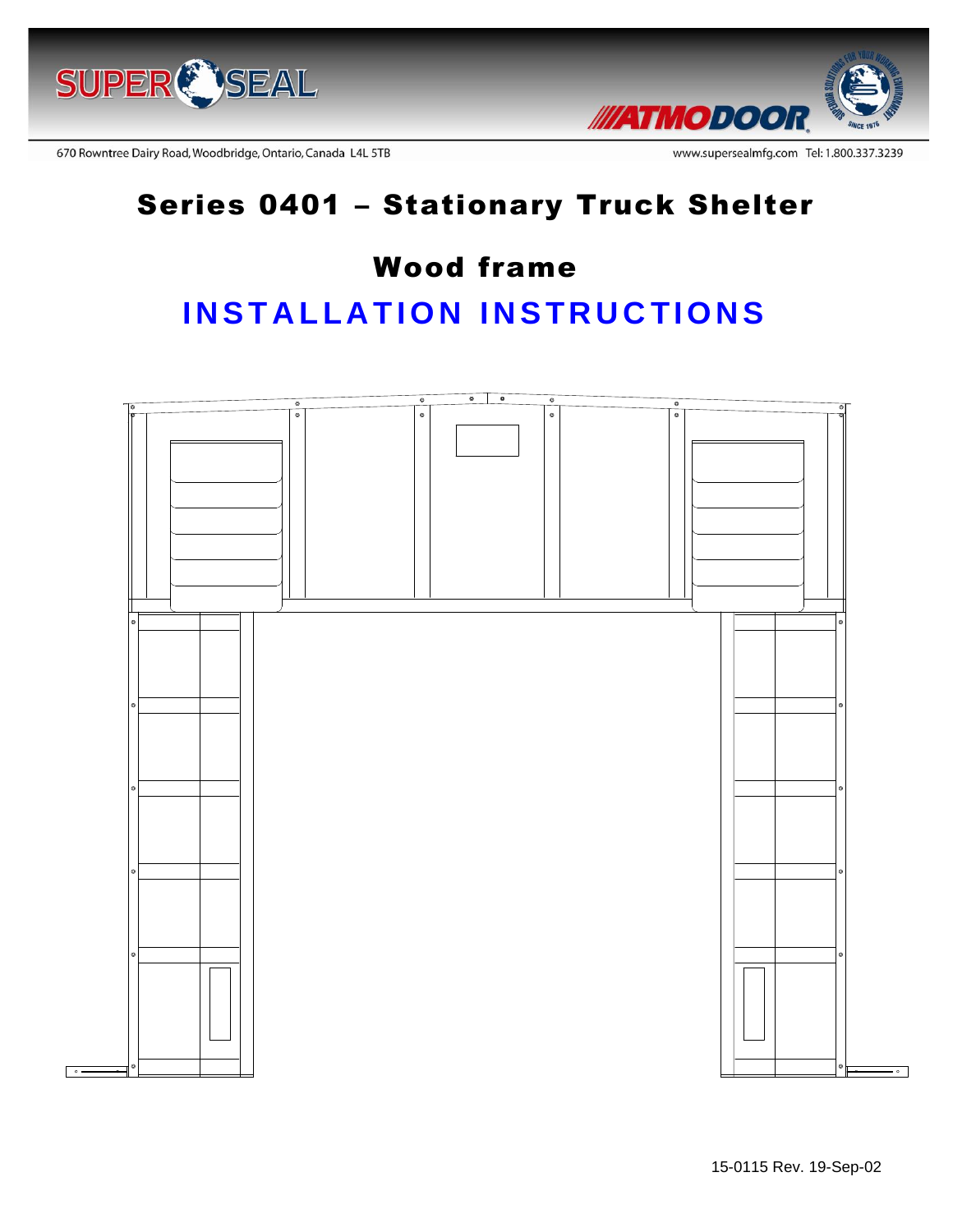



670 Rowntree Dairy Road, Woodbridge, Ontario, Canada L4L 5TB

# Series 0401 - STATIONARY TRUCK SHELTER

#### **I N S T A L L A T I O N L I S T S**

**THE FOLLOWING LISTS COVER BASIC INSTALLATION, INCLUDING SOME OPTIONS**

#### **Components List (per Unit)**

| <b>Vertical Panels</b>                                  |  |
|---------------------------------------------------------|--|
| Header Panel                                            |  |
| <b>Vertical Frames</b>                                  |  |
| Head Frame                                              |  |
| Stabilizing Brackets (Standard if no Protective Guards) |  |
| Protective Guards (Option)                              |  |
| <b>Bottom Pads (Option)</b>                             |  |

#### **Hardware Supplied List (per Unit)**

|    | 3/8" Sleeve Anchors                                 |  |
|----|-----------------------------------------------------|--|
| Q  | 1/4" x 1-1/4" Concrete Screws (Stabilizing Bracket) |  |
|    | 4-Hole Mounting Brackets                            |  |
|    | $1/4$ " x $1-1/2$ " Wood Screws                     |  |
|    | 3/8" Washers                                        |  |
| 13 | Roofing Nails                                       |  |
|    | Wind Straps (24" Bungee)                            |  |
|    | 4-Hole Mounting Brackets (Bottom Pad Option)        |  |
| 16 | #14 x 1-1/2" Flat Quad Screws (Bottom Pad Option)   |  |
|    | $1/4$ " x $1-1/2$ " Wood Screws (Bottom Pad Option) |  |
|    | <b>Installation Instructions</b>                    |  |

#### **Recommended Tools List**

| Qty. |                          | Qtv. |                                    |
|------|--------------------------|------|------------------------------------|
|      | Tape Measure             |      | Hammer Drill                       |
|      | Plumb Line or Level      |      | 3/8" Masonry Drill Bit             |
|      | Pencil or Marker         |      | Hammer                             |
|      | Square                   |      | #2 Robertson Screwdriver           |
|      | Power Drill              |      | $1/2$ " Wrench                     |
|      | 3/8" Hex Head Driver Bit |      | Flat 2 x 4 supports                |
|      |                          |      | Caulking (Silicon or Butyl Rubber) |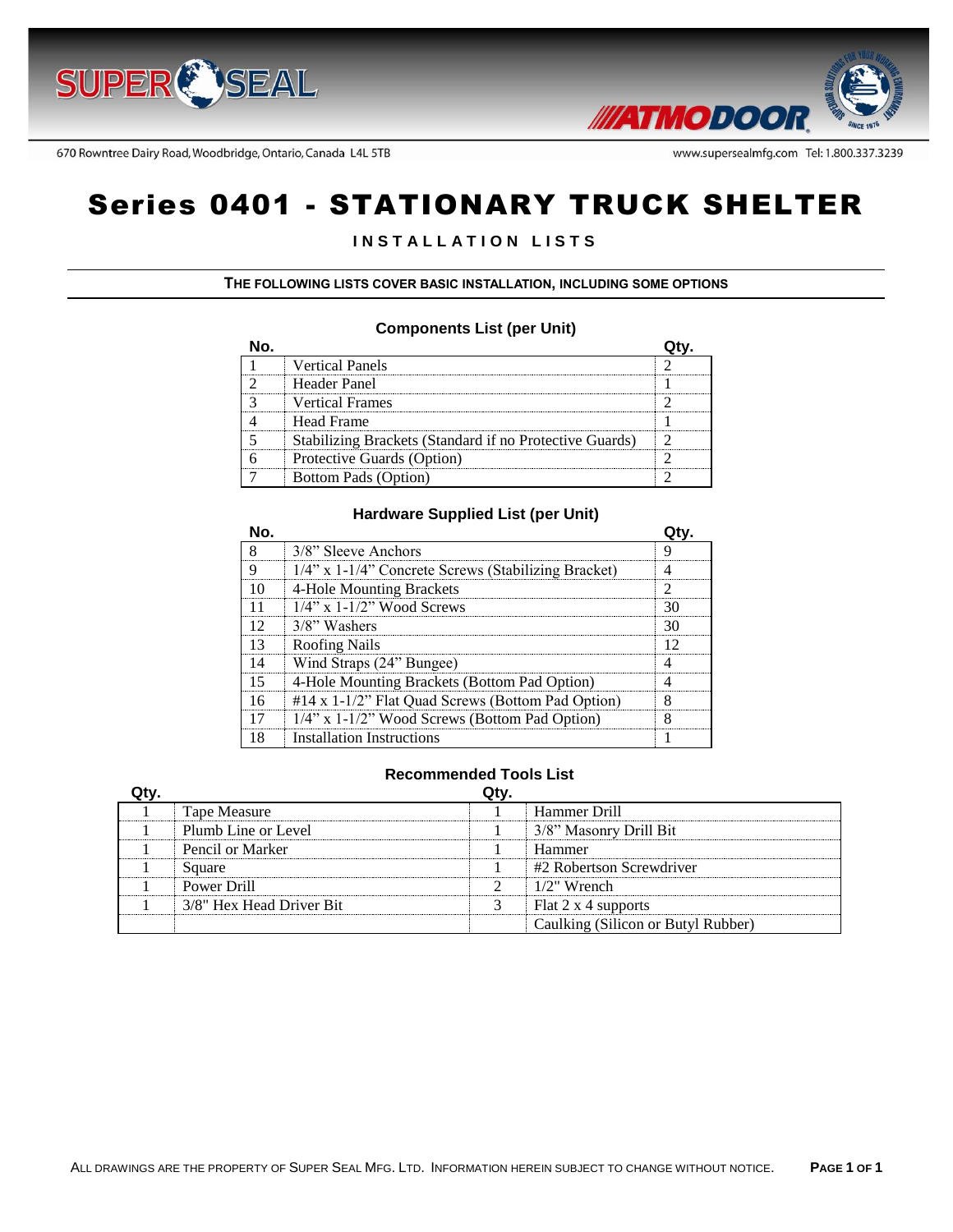

670 Rowntree Dairy Road, Woodbridge, Ontario, Canada L4L 5TB



www.supersealmfg.com Tel: 1.800.337.3239

# Series 0401 - STATIONARY TRUCK SHELTER

#### **I N S T A L L A T I O N I N S T R U C T I O N S**

**READ ALL INSTRUCTIONS BEFORE INSTALLING SHELTER. SUPER SEAL MFG. LTD. WILL NOT BE HELD RESPONSIBLE FOR IMPROPER INSTALLATION OF ANCHORING DEVICES, OR FOR INSTALLATION INTO AGED OR UNSOUND CONCRETE, CONCRETE BLOCK, OR OTHER WALL OR FLOOR MATERIAL WHICH MAY RESULT IN PREMATURE PRODUCT WEAR, PRODUCT FAILURE, PROPERTY DAMAGE, OR PERSONAL INJURY.**

#### **1. Check Order**

- a. **Measure door opening height and width.**
	- Make sure dimensions match the Purchase Order.
	- **Make sure there is enough space to install shelter** (Figure 1 – Standard Unit).
		- Check for existing:
			- dock seals
			- bollards or obstacles
			- lights and conduit
			- drains.

**NOTE: MAKE SURE THERE IS ENOUGH SPACE BETWEEN THE DOOR OPENING AND THE FRAMES TO INSTALL THE MOUNTING BRACKETS ON THE INSIDE OF THE SHELTER.**



- **Standard units are designed for a 48" dock height**, level approach.
- b. **Check Components and Hardware Supplied List**. Make sure all components and hardware are present.
- c. **Check Recommended Tools List**. Make sure all recommended tools are available.
- d. **Determine method of mounting shelter to wall**.
	- Super Seal supplies 3/8" sleeve anchors with the shelter. **The customer must supply any other mounting hardware**, including that for Steel Protective Guards.
	- **Concrete Block, Precast Concrete, or Brick wall:** Use supplied sleeve anchors. If anchors will not hold, use 3/8" threaded rod for through-bolt (not supplied).
	- **Metal Siding:** Use 3/8" threaded rod for through-bolt fastening with steel or wood backup plate (not supplied).
	- **WELDING THE SHELTER TO THE WALL IS NOT RECOMMENDED.**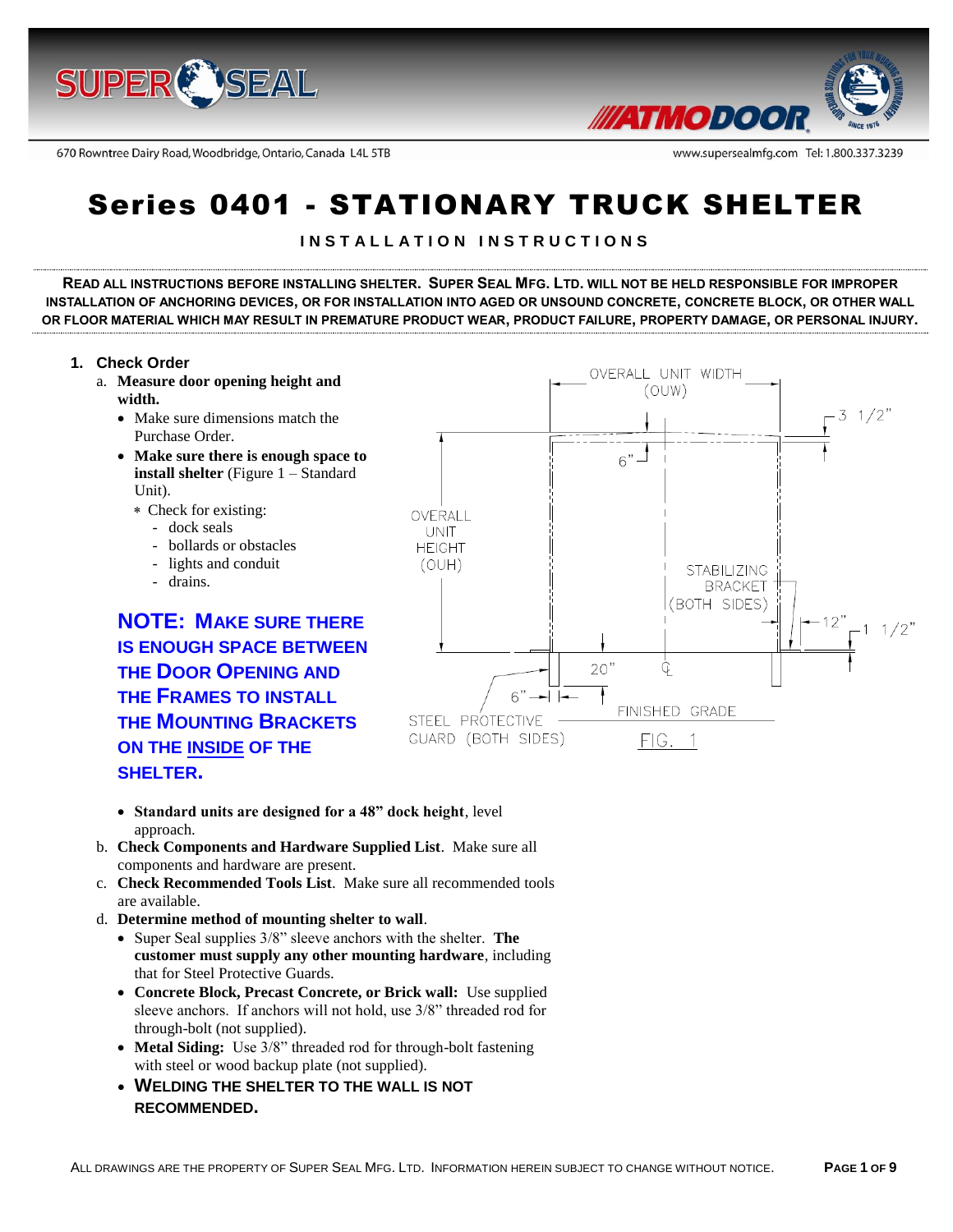#### **2. Prepare Dock Door Opening**

a. **Measure and mark center** of dock door opening (Figure 2).

**TSEAL** 

- Mark centerline on dock floor.
- Mark centerline on lintel above door.
	- Extend line to 138" above dock floor.
- **Make sure marks are plumb** to each other.
- b. **Draw a level line** even with the dock floor along both sides of dock face.
- c. **Measure Head Frame width** and divide by 2.
- d. **Mark Vertical Frame positions**.
	- **Measure 1/2 the Head Frame width** from dock floor centerline to one side of level line.
	- **Mark**.
	- **Repeat** for other side.
- **3. Mount Stabilizing Brackets or Steel Protective Guards**
	- a. **Position Bracket or Guard**.
		- **If Bracket:**
			- Place Bracket on its side, flush to wall along top of level line, extending away from door opening (Figure 3a).
			- Position other Bracket leg along outside of Vertical Frame mark.
		- **If Guard:**
			- Determine left and right Protective Guards. The welded bracket goes to the side farthest away from door opening (Figure 3b).
			- Place top flat surface of Protective Guard along level line.
			- Place outside edge of Protective Guard 5/8" outside Vertical Frame mark.
	- b. **Bracket or Guard must be perpendicular to building wall**, level, and square.
		- Shim if necessary.
	- c. **Bolt Bracket or Guard to wall**.
		- **If Bracket:**
			- \* Use  $1/4$ " x  $1-1/4$ " concrete screw (supplied) or appropriate mounting hardware.
		- **If Guard:**
			- Recommend using 5/8" x 3-1/2" wedge anchor bolts or appropriate mounting hardware (not supplied).
	- d. **Repeat** for other side.
	- e. **Make sure left and right** Brackets or Guards **are level to each other**.

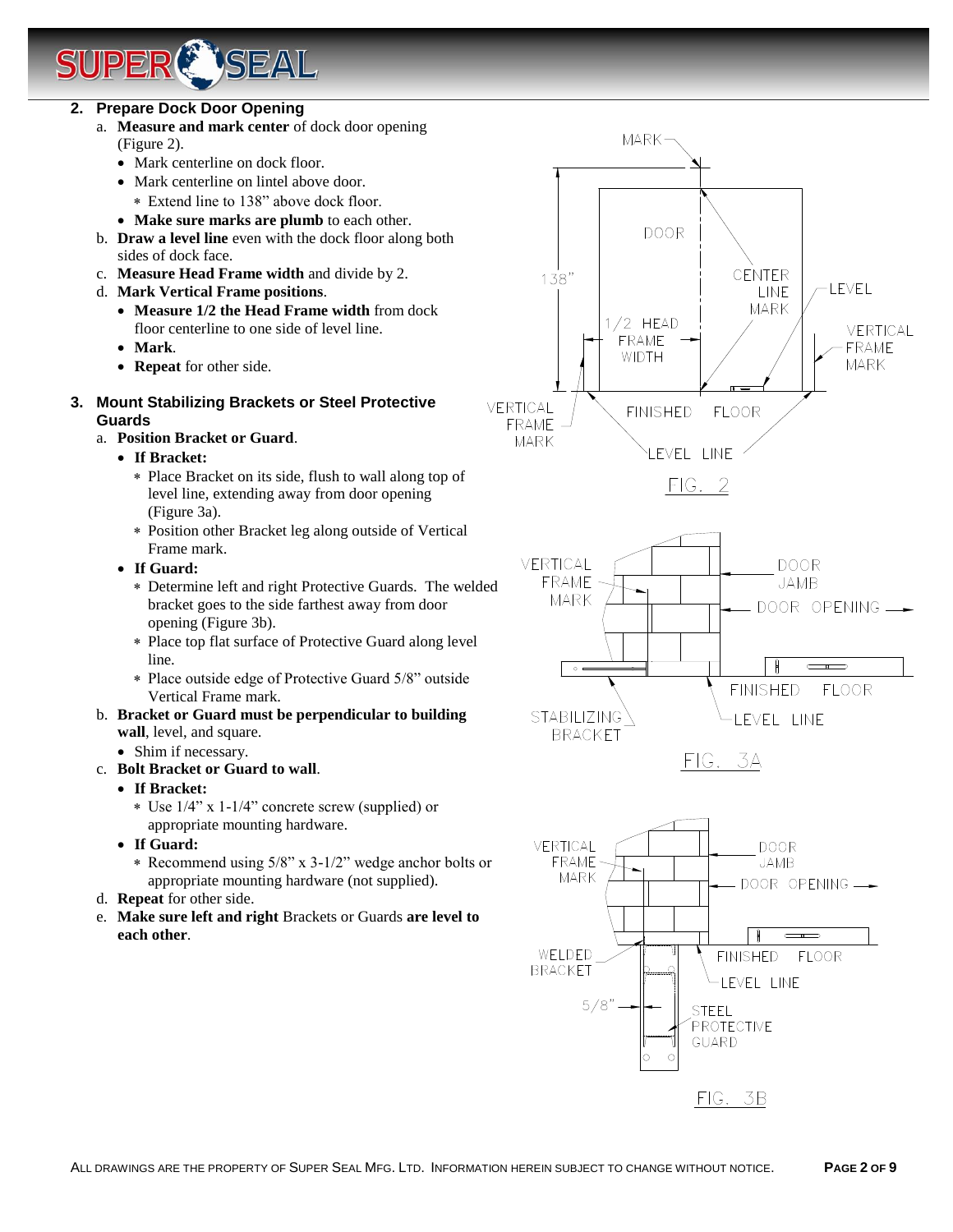## **SEAL** SI

#### **4. Attach Mounting Brackets to Vertical Frames**

- a. **Place Vertical Frames** on clean, flat 2 x 4 supports.
	- Place siding face down, wall edges to inside.

## **NOTE: DO NOT PUNCTURE OR SCRATCH SIDING.**

- a. **Attach** Mounting Brackets to Vertical Frame with 1/4" Wood screws.
- b. **Position 4-hole Angle Bracket** on Vertical Frame (Figure 4).
	- **Measure 6" in from Front Edge** on top cross-member.
	- **Position 4-hole Mounting Bracket** on bottom of cross-member. The top of the Bracket will extend above the Vertical Frame.
	- **Attach** the Mounting Bracket to the Vertical Frame with 1/4" Wood screws.
- c. **Repeat** step b for other Vertical Frame.

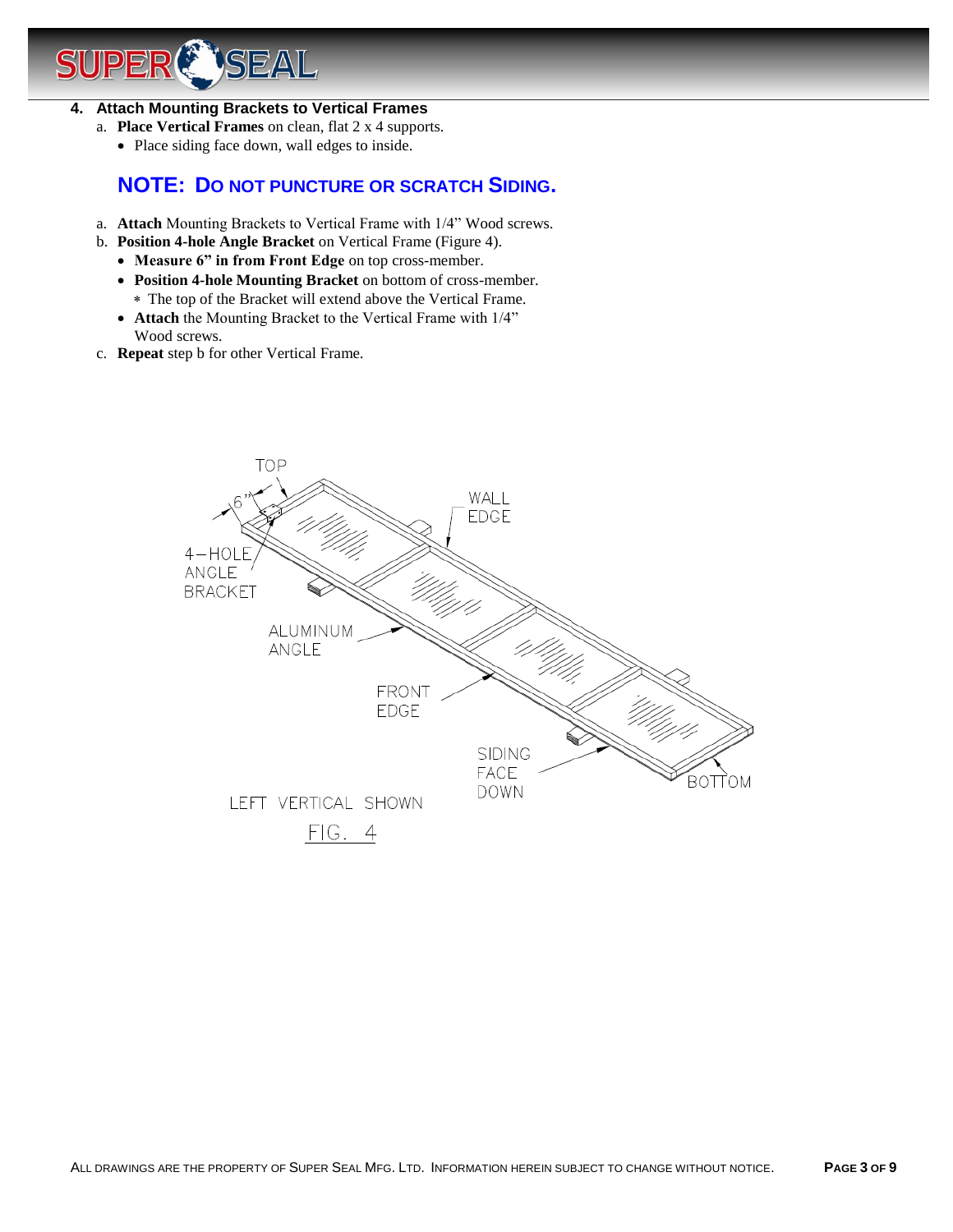# *USEAL*

#### **5. Attach Vertical Panels to Vertical Frames**

- a. **Remove Aluminum Angle** from front edge.
	- Rest Vertical Frame on wall edge and Mounting Brackets.
- b. **Determine left and right** Vertical Panels.
	- Raw edge attaches to Vertical Frame.
	- Yellow stripe appears at bottom and "Z" reinforcement appears at the top.
- c. **Position and secure** Vertical Panel.
	- **Place bottom of Vertical Panel flush with bottom** of Vertical Frame (Figure 5a).
		- **Raw edge flush** with frame edge.
	- **Secure at bottom** with Roofing Nails.
		- Do not put screw through stay.
	- **Spread rest of Vertical Panel** along Vertical Frame.
		- Keep flush with frame edge, ensuring a tight fit.
		- Vertical Panel will be shorter than the Vertical Frame.
	- **Secure** Vertical Panel between stays with three (3) other evenly spaced Roofing Nails.

#### **6. Re-attach Aluminum Angle to Front Edge of Vertical Panel**

- a. **Match holes** in Aluminum Angle with holes in Vertical Panel stays (Figure 5b).
- b. **Attach** to Vertical Frame using 1/4" Wood screws and 3/8" washers.

#### **7. Attach Wind Strap to Aluminum Angle.**

- a. **Place Wind Strap "S" hook** at hole at top of Vertical Frame (Figure 5c).
- b. **Attach "S" hook** 1" down from top and 3/4" in from outside edge.

Use 1/4" Wood screw and 3/8" washer.

- c. **Pull Wind Strap down 36"** along Aluminum Angle or until taut.
- d. **Attach bottom "S" hook** 3/4" in from outside edge. Use 1/4" Wood screw and 3/8" washer.
- e. **Repeat Steps 5, 6, and 7** for other Vertical Frame.



FIG. 5C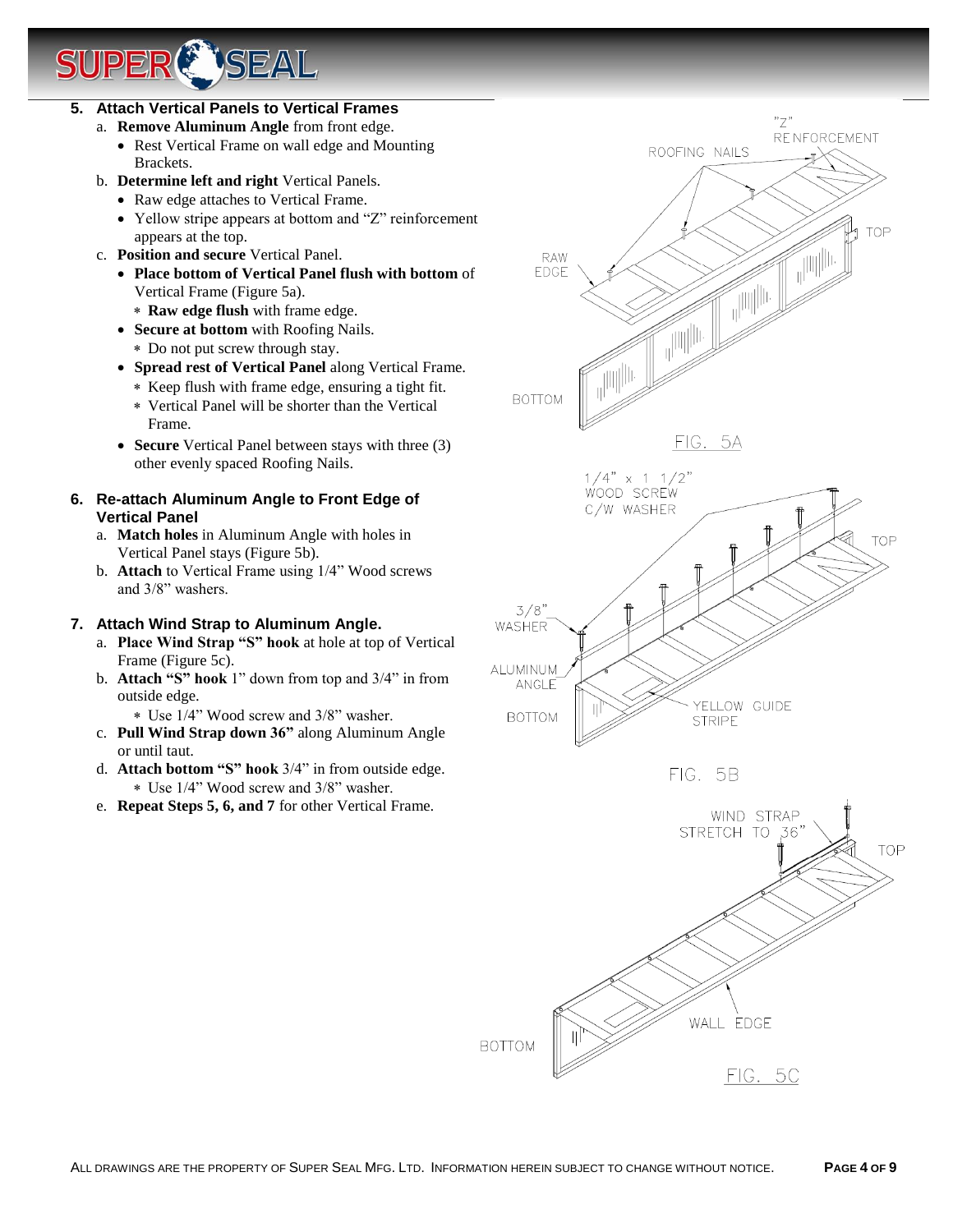

- **8. Prepare Head Frame**
	- a. **Determine front from back** on Head Frame.
	- The front has Aluminum Angle trim.
	- b. **Remove Aluminum Angle** from front edge.
	- c. **Place Head Frame front down** on clean, flat 2 x 4 supports.

## **NOTE: DO NOT PUNCTURE OR SCRATCH SIDING.**





#### **9. Attach Vertical Frames to Wall**

- a. **Position Vertical Frame**.
	- **If using Stabilizing Bracket** (Figure 7a):
		- Frame to be typically mounted flush with dock floor. At vertical frame hole locations drill holes into wall to allow for 3/8" sleeve anchor bolts.
		- If desired, temporarily mount a bracket (not supplied) at Level Line and Vertical Frame mark to support Vertical Frame while attaching to wall.
		- Lift Vertical Frame up onto wall.
		- Place wall edge flush to wall.
		- Place Siding flush to Vertical Frame mark.
	- **If using Steel Protective Guard** (Figure 7b)**:**
		- Lift Vertical Frame on top of Protective Guard.
		- Place wall edge flush to wall.
		- Place Siding flush to welded bracket on Protective Guard.
- b. **Make sure Vertical Frame is plumb, level, and square**.
- c. **Fasten Vertical Frames to wall**.
	- **Insert** sleeve anchor in hole locations and tighten.
- d. **Attach Vertical Frame to Stabilizing Bracket or Protective Guard**.
	- **Insert** 1/4" Wood screws into holes in Stabilizing Bracket or holes in welded bracket on Protective Guards.
	- **Secure**.
- e. **Repeat** for other Vertical Frame.



FIG. 7A





FIG. 7B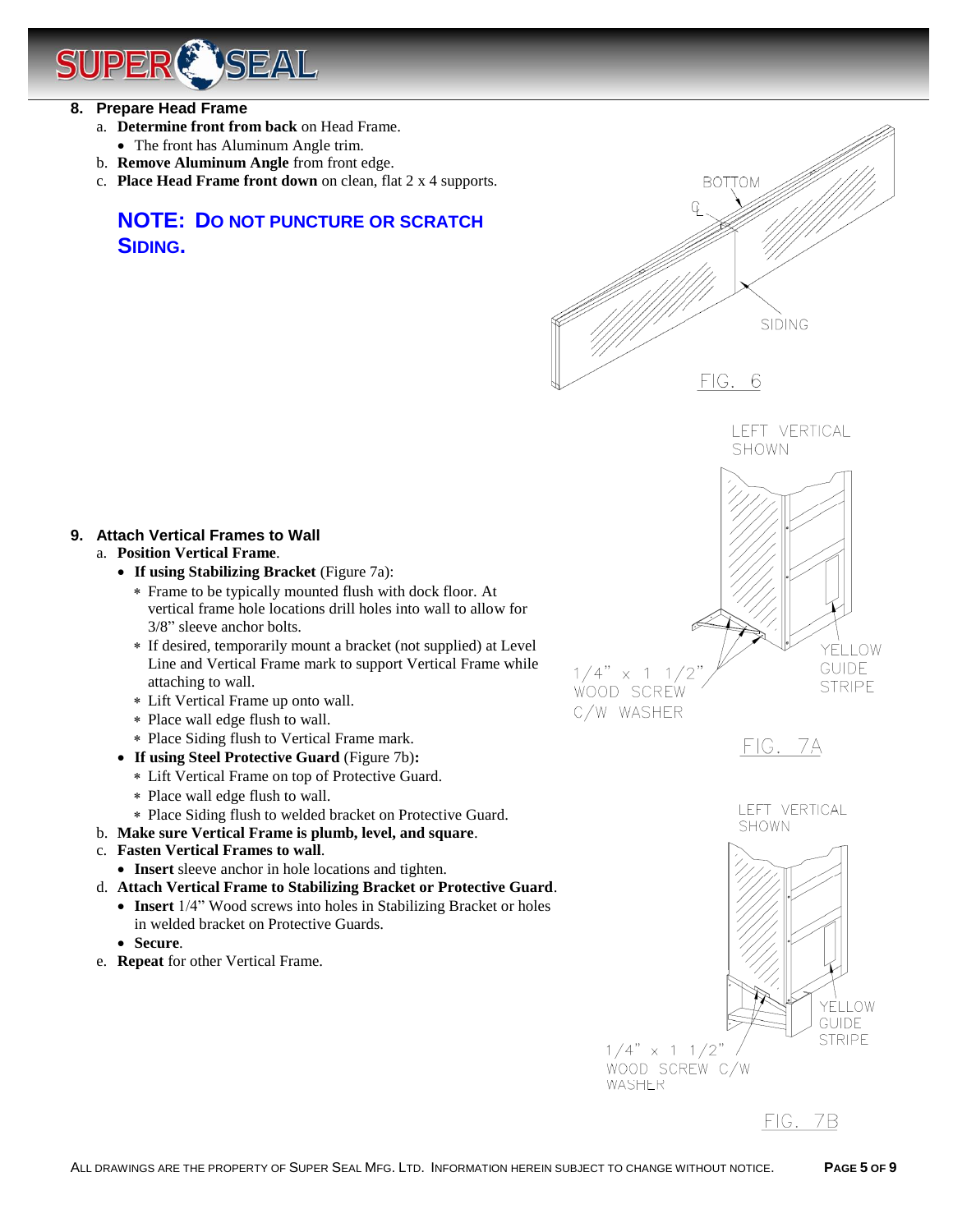#### *SEAL* JPER Sl

#### **10. Attach Head Frame to Vertical Frame**

a. **Lift Head Frame onto Vertical Frames**.

## **NOTE: USE APPROPRIATE, SAFE LIFTING METHOD.**

- b. **Place Head Frame on Vertical Frames**.
	- Set Head Frame **on outside of left and right Angle Brackets** (Figure 8a).
	- Position Head Frame **flush to wall and flush to front** of Vertical Frames.
- c. **Attach** Head Frame to Vertical Frames (Figure 8b).
	- Insert  $1/4$ " Wood screws through Angle Brackets and secure. Drill at top of Angle Bracket holes.
	- Repeat for other side.

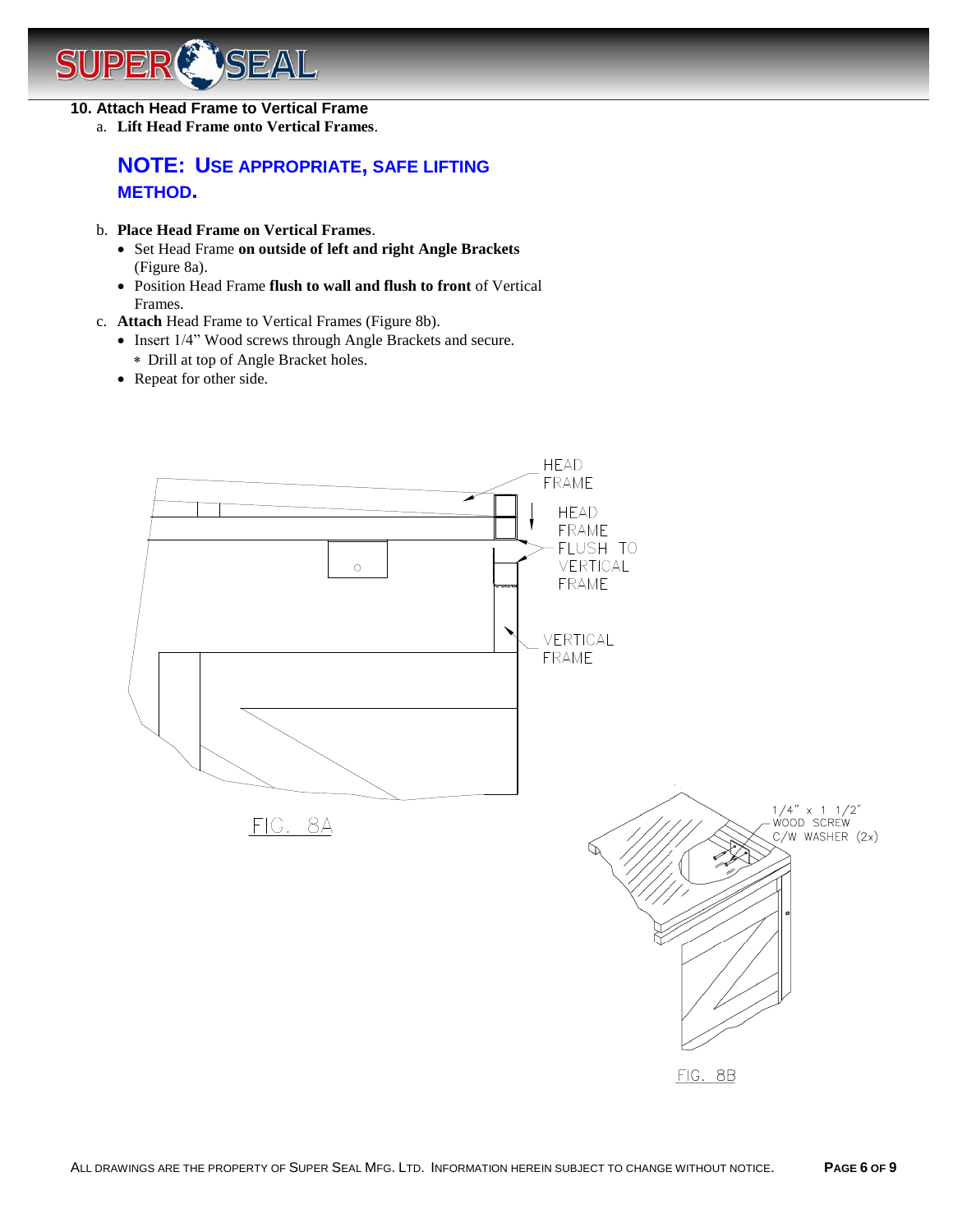SUPER **ENSEAL** 

- **11. Attach Head Frame and Vertical Frame to Wall**
	- a. **Make sure entire shelter is plumb, level, and square** (Figure 9a).
		- **Shim** where necessary.

## **NOTE: THIS SHELTER MUST BE PLUMB, LEVEL, AND SQUARE TO FUNCTION PROPERLY.**

#### b. **Attach Head Frame to wall**.

- **Drill** hole through center Mounting Bracket.
- **Insert** sleeve anchor or other appropriate mounting hardware into hole.
- **Tighten**.
- **Repeat** for left and right Mounting Brackets.
- c. **Attach Vertical Frames to wall**.
	- **Drill** holes through remaining Mounting Brackets (Figure 9b).
	- **Insert** sleeve anchors or other appropriate mounting hardware into holes.
	- **Tighten**.
	- **Repeat** for other Vertical Frame.





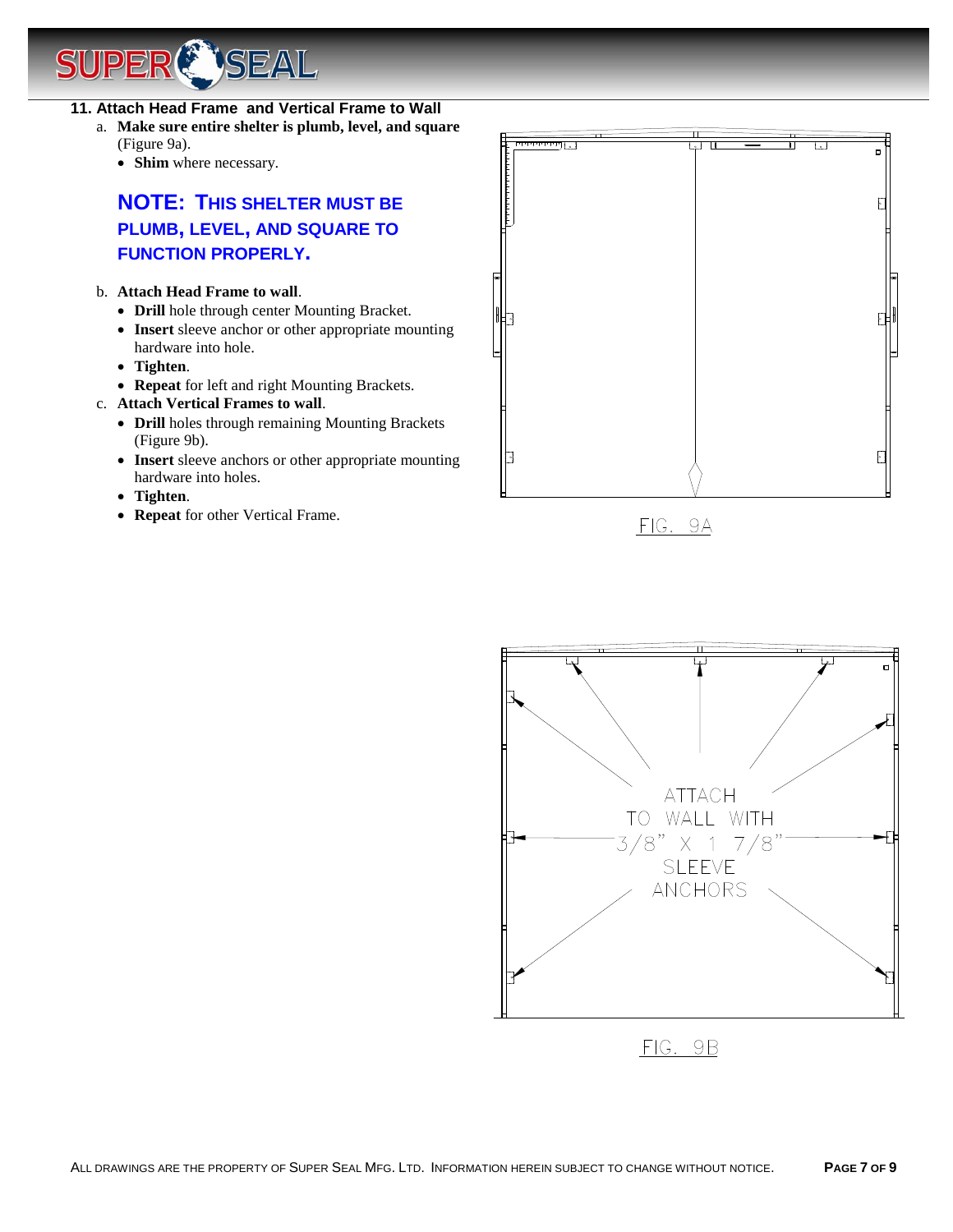#### **12. Attach Header Curtain to Head Frame**

SI

IPER

- a. **Position and secure Header Curtain**.
	- Logo is on front of Header Curtain.

**TSEAL** 

- **Match top center of Header Curtain with top center of Head Frame** (Figure 10a).
- Place raw edge flush to frame edge.
- **Secure** with Roofing Nails.
- **Spread rest of Header Curtain** along Head Frame.
	- Keep flush with edge, ensuring a tight fit.
	- Secure Header Curtain between stays with four (4) evenly spaced Roofing Nails.
- b. **Re-attach Aluminum Angle** to front edge of Head Frame (Figure 10b).
	- **Match** holes in Aluminum Angle with Header Curtain stays.
	- **Insert** 1/4" Wood screws and 3/8" washers into holes.
	- **Secure**.
- c. **Attach Header Curtain** to bottom Head Frame member (Figure 10c).
	- **Insert** 1/4" W screws and 3/8" washers through Header Curtain stays.

#### **13. Attach Wind Strap**

- a. **Unfasten bottom Wind Strap "S" hook** from Vertical Frame.
- b. **Thread** Wind Strap through Header Curtain (Figure 10c).
	- Pull "S" hook through loop on back of Header Curtain.
- c. **Re-attach Wind Strap** to Vertical Frame.
- d. **Repeat** for other side.